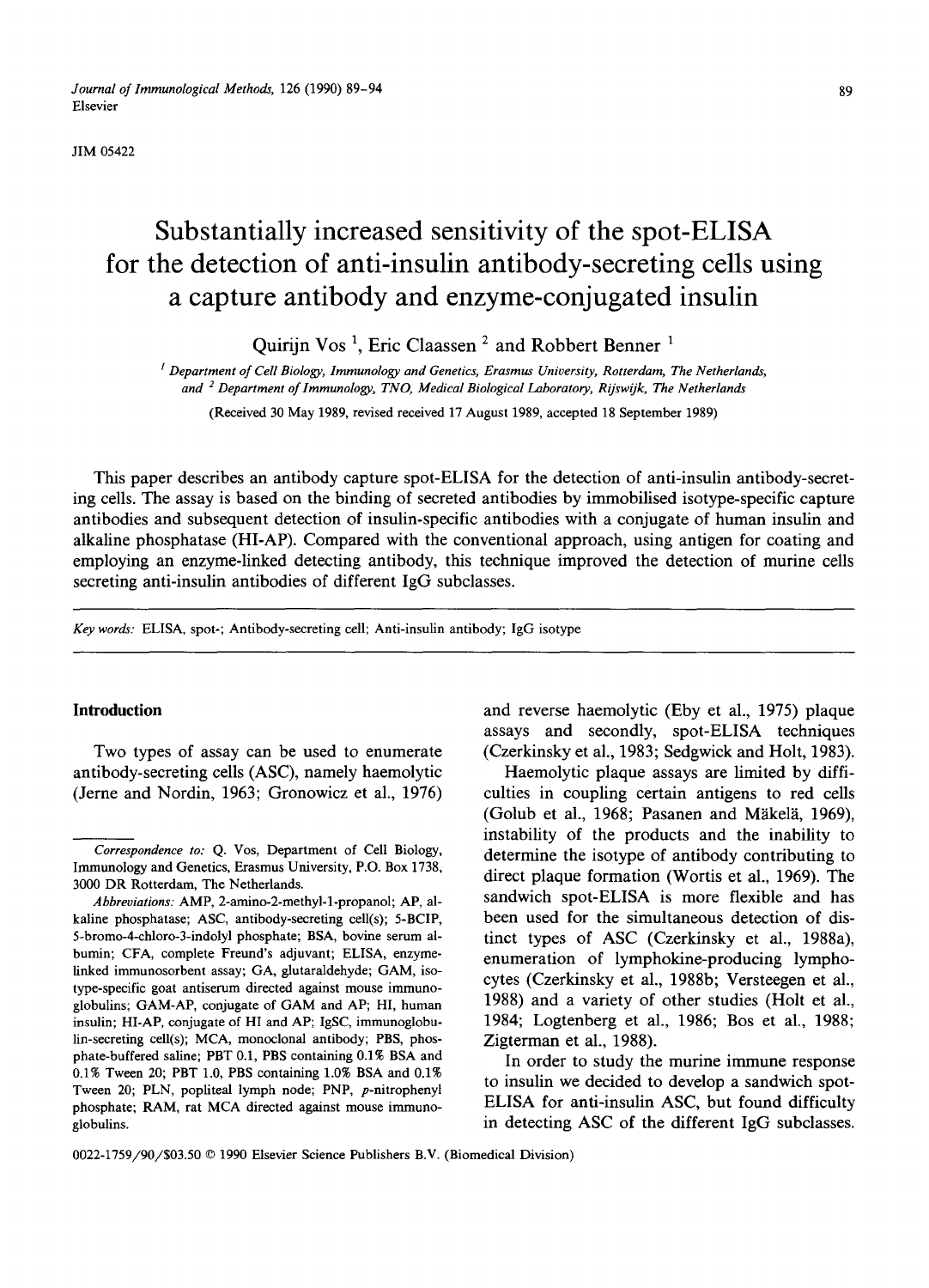and Adams, 1977; Crook and Payne, 1980; Vos filter-sterilized, di<br>and Benner, 1989) using a new method for couand Benner, 1989) using a new method for coupiing proteins to alkaline phosphatase (Claassen and Adler, 1988) to resolve the problem. This *Immunization of mice* spot-ELISA permitted the detection of cells secretspot-ELISA permitted the detection of cells secret-<br>ing munine anti-insulin antibodies of the various<br>immunized with 20 u.g. HI in 50 ul of an emulsion

2-amino-2-methyl-l-propanol (AMP), alkaline  $\mu$ -amino-2-inethyl-1-propanol (AMF), atkantie (1981). Concentrations of PLN cells and p.10 hy-<br>phosphatase (AP), 5-bromo-4-chloro-3-indolyl phosphate (5-BCIP), bovine serum albumin (BSA), oriuonia cens (vos anu benner, 1707) were glutaraldehyde  $(GA)$ , lysine HCl and  $p$ - determined with a Co<br>tronics, Luton, U.K.). nitrophenyl phosphate were obtained from Sigma Chemical Co., St. Louis, MO. Isotype-specific goat anti-mouse (GAM) Ig antisera and antiserum-al-<br>
kaline phosphatase conjugates (GAM-AP) were 96 well plates (Titertek no. 77-172-05, Flow kaline phosphatase conjugates (GAM-AP) were <br>  $\frac{96}{2}$  well plates (Titertek no. 77-172-05, Flow christen Biotechnology Bir. Laboratories, Zwanenburg, The Netherlands) were obtained from Southern Biotechnology, Bir-<br>mingham AI Human semisynthetic monocom-<br>coated with 100  $\mu$ l of a 10  $\mu$ g/ml solution of HI mingham, AL. Human semisynthetic monocom-<br>negative with 100  $\mu$ l of a 10  $\mu$ g/ml solution of HI<br>negative monocom-<br>in PBS by incubating for 1 h at 37°C. Next the ponent insulin (HI) was obtained from Novo Bio-<br>labs Bagswaerd Denmark Complete Freund's ad-<br>plates were postcoated by adding 100  $\mu$ l of PBS labs, Bagsvaerd, Denmark. Complete Freund's ad-<br>invant (CEA), was from Difce. Detroit MI containing 1% BSA and 0.1% Tween 20 (PBT 1.0) juvant  $(CFA)$  was from Difco, Detroit, MI. containing 1% BSA and 0.1% Tween 20 (PBT 1.0)<br>Glycerol and Tween 20 were from Merck to each well and incubating for 0.5 h at 37 °C. Glycerol and Tween 20 were from Merck, to each well and incubating for 0.5 h at  $37^{\circ}$ C.<br>Darmstadt FRG RPMI 1640 culture medium. After postcoating the plates were incubated with Darmstadt, F.R.G. RPMI 1640 culture medium After postcoating the plates were incubated with<br>was from Gibco. Glasgow, Scotland Monoclonal 100  $\mu$ l of different concentrations of MCA p.10 in was from Gibco, Glasgow, Scotland. Monoclonal  $100~\mu$ l of different concentrations of MCA p.10 in<br>ret anti-mouse  $\kappa$  light chain (PAM- $\kappa$ ) (Velton et PBT 1.0. After 1 h of incubation at 37 °C and rat anti-mouse  $\kappa$  light chain (RAM- $\kappa$ ) (Yelton et PBT 1.0. After 1 h of incubation at 37°C and result at 1981) and monoclonal mouse IgG1  $\kappa$  anti-in-<br>three washes with PBS containing 0.1% BSA and al., 1981) and monoclonal mouse IgG1, x anti-in-<br>sulin p.10 (Vos and Benner 1989) were purified  $0.1\%$  Tween 20 (PBT 0.1), 100  $\mu$ l of a 1/1000 sulin p.10 (Vos and Benner, 1989) were purified  $0.1\%$  Tween 20 (PBT 0.1), 100  $\mu$ l of a 1/1000<br>by affinity chromatography and their protein con-<br>dilution of GAM-IgG1-AP in PBT 1.0 were added, by affinity chromatography and their protein con-<br>tent was determined by spectrophotometry at 280 after which the plates were incubated for 1 h at tent was determined by spectrophotometry at 280 nm.  $37^{\circ}$ C. After five washes with PBT 0.1, 100  $\mu$ 1 of

 $\alpha$ ccording to Claassen and Adler (1988). 5 mg AP determined spectrophotometrically (Titer<br>were dissolved in 2 ml phosphate-buffered saline tiscan, Flow Laboratories, Irvine, U.K.). were dissolved in 2 ml phosphate-buffered saline (PBS) and extensively dialysed against PBS. Next, GA was added to the dialysis fluid to a concentra- *Antibody capture ELISA*  tion of 0.2% and incubated overnight at  $4^{\circ}$ C. 96 well plates were coated with 100  $\mu$ l of a Excess GA was removed by dialysis of the reac-<br>solution containing 10  $\mu$ g/ml of GAM-IgG1 in tion mixture against PBS and the activated AP PBS. Next the plates were treated according to the was transferred to a test tube containing a solu-<br>sandwich ELISA protocol with the exception of tion of 5 mg HI in 4 ml PBS. After overnight the detection of the MCA, for which 100  $\mu$ l of a incubation at 4°C, 0.25 ml 0.2 M lysine HCl was  $1/100$  dilution of HI-AP in PBT 1.0 were used added, the mixture incubated for 2 h at room instead of GAM-IgG1-AP.

We adopted an antibody capture approach (Clark temperature, purified by dialysis against PBS, and Adams, 1977; Crook and Payne, 1980; Vos filter-sterilized, diluted  $1/1$  with glycerol, and

ing munine anti-insulin antibodies of the various immunized with 20  $\mu$ g HI in 50  $\mu$ l of an emulsion IgG subclasses. of PBS/CFA  $(1/1)$  in both rear footpads according to Schroer et al. (1979).

## Materials and methods *Preparation of cell suspensions*

Cell suspensions from popliteal lymph nodes *Reagents* (PLN) were prepared as described by Benner et al. bridoma cells (Vos and Benner, 1989) were

substrate solution containing 0.2% PNP in AMP *Preparation of enzyme-conjugated insulin* buffer (Sedgwick and Holt, 1983) were added.<br>A conjugate of HI and AP was prepared. After 1 h of incubation at 37°C extinctions were A conjugate of HI and AP was prepared After 1 h of incubation at  $37^{\circ}$ C extinctions were<br>cording to Classen and Adler (1988) 5 mg AP determined spectrophotometrically (Titertek, Mul-

 $1/100$  dilution of HI-AP in PBT 1.0 were used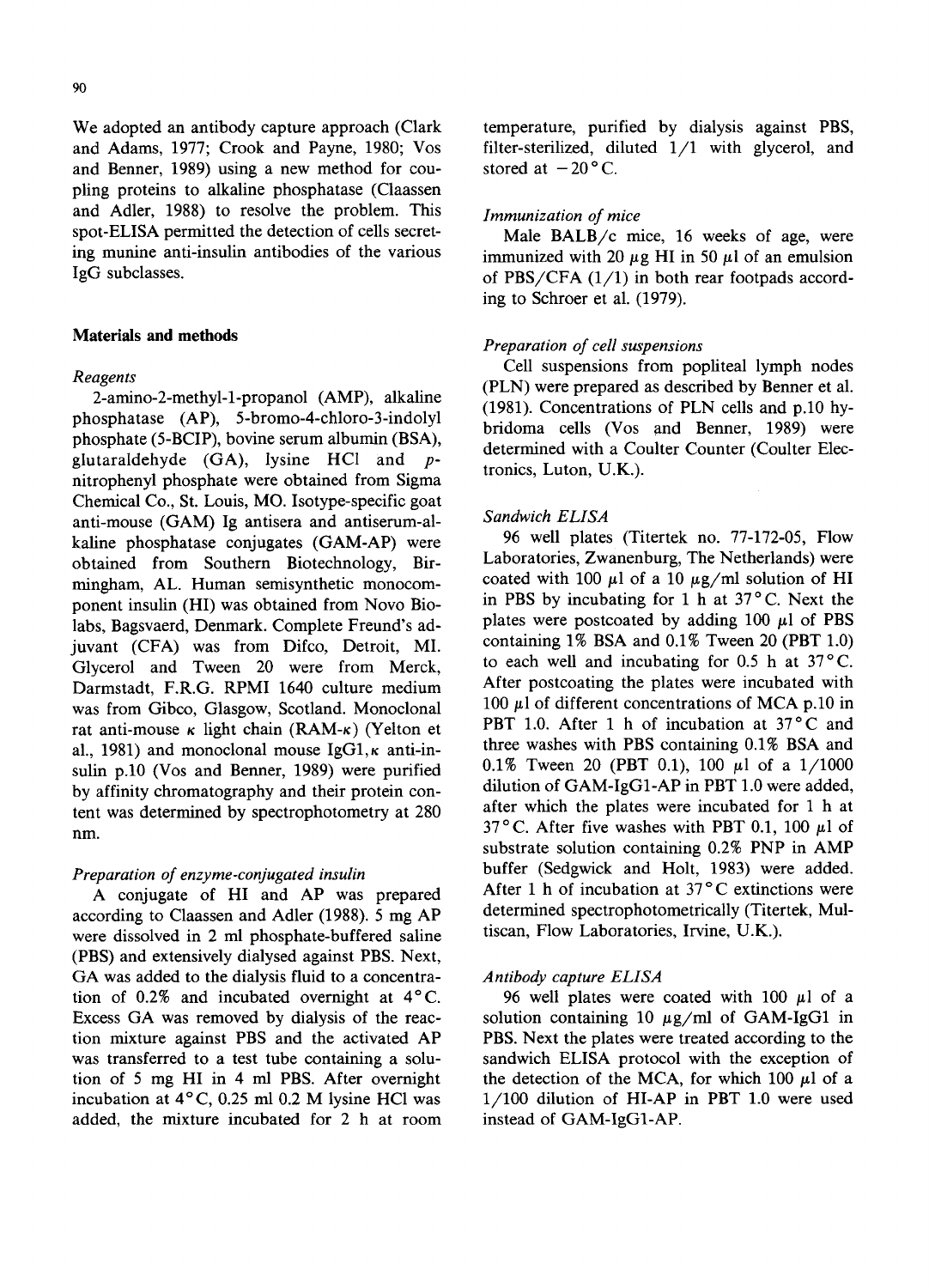### *Sandwich spot-ELISA*

96 well plates were coated with  $100 \text{ µl}$  of a solution of 10  $\mu$ g/ml of HI in PBS by incubation a for 1 h at  $37^{\circ}$ C. Next the plates were postcoated by adding 100  $\mu$ l RPMI 1640 containing 1% BSA to each well and incubating for 0.5 h at 37°C. After postcoating 100  $\mu$ 1 of cell suspensions of different concentrations in RPMI 1640 containing to 2<br>1% BSA were added and the plates were incubated  $\frac{Q}{Q}$ <br> $\frac{f_{\text{max}}}{Q}$  for 6 b at 27% G in a subpation free  $\frac{f_{\text{max}}}{Q}$  GO 1% BSA were added and the plates were incubated for 6 h at 37°C in a vibration-free, 5%  $CO<sub>2</sub>$ <br>incubator. Next the plates were washed three times  $\overrightarrow{O}$ incubator. Next the plates were washed three times with PBT 0.1 and 100  $\mu$ 1 of a 1/1000 dilution of GAM-AP in PBT 1.0 were added to each well, after which the plates were incubated overnight at room temperature. After five washes with PBT 0.1, 100  $\mu$ 1 of substrate solution containing 0.1% 5-BCIP in AMP buffer were added. After 1 h of incubation at 37°C the supernatants were discarded and the plates were washed three times  $0 \rightarrow 0.3 -0.4 -1.1 -1.8 -2.5 -3.2 -3.9$ <br>with distilled water. The spots identifiable by the  $1 \quad 0.3 -0.4 -1.1 -1.8 -2.5 -3.2 -3.9$ with distilled water. The spots, identifiable by the presence of insoluble enzyme reaction product, were counted using a colony viewer (Bellco Glass, <sup>10</sup>log concentration MCA P.10  $\mu$ g/ml) Vineland, NJ). Fig. 1. Titration curves of anti-insulin MCA p.10 using the two

of solutions containing 10  $\mu$ g/ml GAM or RAM- $\kappa$ in PBS. Next the plates were treated according to the sandwich spot-ELISA protocol except for the cule. An ELISA was used to compare the sensitiv-



types of ELISA described. O, plates were coated with HI and titrated with purified MCA. The detector antibody was GAM-*Antibody capture spot-ELISA*<br>IgG1-AP. •, plates were coated with GAM-IgG-1 and titrated<br>96 well plates were coated with 100 μl volumes<br>with nurified MCA HI-AP was used for detection with purified MCA. HI-AP was used for detection.

detection of secreted immunoglobulins. Plates ity of the capture-coating system with the sensitivcoated with GAM received 100  $\mu$ l of a 1/50 ity of the antigen-coating system. Fig. 1 shows the dilution of HI-AP in PBT 1.0 for the detection of results from this comparison for the IgG1,  $\kappa$  antianti-insulin antibody-secreting cells (ASC), insulin MCA p.10. Both titration curves show that whereas plates coated with  $RAM-x$  and incubated the capture system was approximately 25 times with  $100 \mu$ l of a  $1/1000$  dilution of GAM-IgG1-AP more sensitive than the system that employed in PBT 1.0 were used to detect IgG1 immuno- antigen for coating. Results from the analysis of a globulin secreting cells (IgSC). panel of anti-insulin MCA showed improvements in sensitivity, that ranged from 10 to 100 times (data not shown).

Results Based on these results, the capture system was employed in an antibody capture spot-ELISA. In order to improve a sandwich spot-ELISA for Fig. 2 shows results from three types of spotanti-insulin ASC, which used HI for coating and ELISA for p.10 hybridoma cells. Secretion of im-GAM-AP for antibody detection, a spot-ELISA munoglobulins was assayed by a system using employing capture antibodies was developed. To  $RAM-\kappa$  for coating, and GAM-IgG1-AP for detect insulin binding, a conjugate of HI and AP detection. Fig. 2A shows that this system detected was prepared according to a method (Claassen immunoglobulin secretion in 50% of the byand Adler, 1988) that ensured a minimal change in bridoma cells. Fig. 2B shows the relative sensitivthe immunogenic structure of the insulin mole- ity of detection of HI-specific ASC by the sand-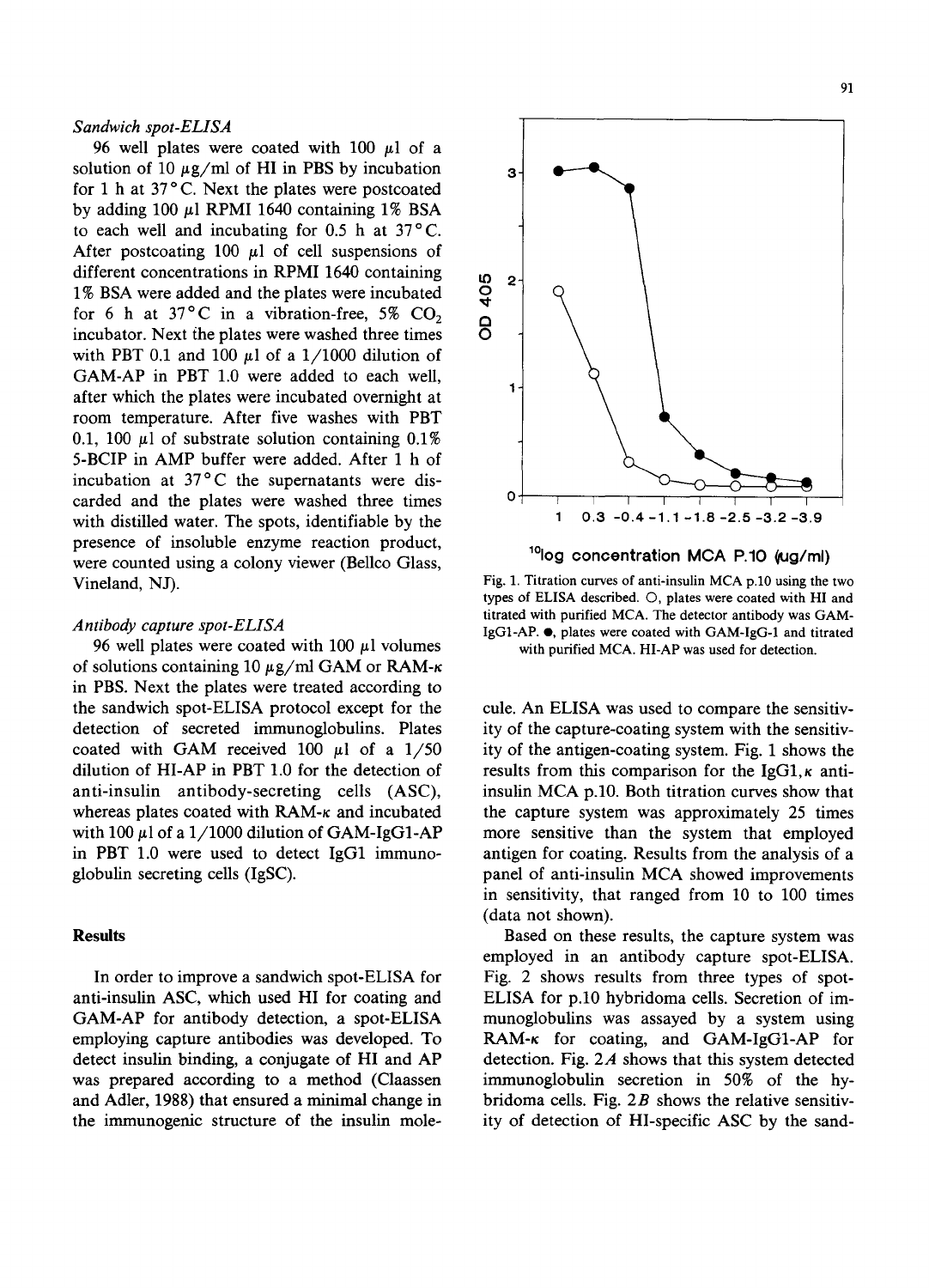

Fig. 2. Spot-ELISA of p.10 anti-insulin hybridoma cells. A: detection of immunoglobulin secretion. Plates were coated with RAM-x and various concentrations of cells were added. The detector antibody was GAM-IgG1-AP. B: detection of anti-insulin ASC. O, plates were coated with HI and cells were added in different concentrations. The detector antibody was GAM-IgG1-AP.  $\bullet$ , plates were coated with GAM-IgG-1 and various concentrations of ceils were added. HI-AP was used for detection. Results are expressed as mean numbers  $\pm$  SD ( $n = 8$ ).

wich and antibody capture spot-ELISAs. The data **Discussion** show that the antibody capture spot-ELISA detected approximately 75% of the immunoglobu- This paper describes a spot-ELISA for anti-inlin (IgSC), whereas the sandwich spot-ELISA, sulin ASC. The use of capture antibodies to bind detected only 5%. Results from the analysis of a secreted antibodies and HI-AP to detect insulin panel of anti-insulin hybridomas of IgG1 and binding resulted in a spot-ELISA with an improved IgG2 isotypes confirmed these percentages (data sensitivity for murine ASC of the various IgG not shown). Subclasses. This improvement may be explained

lation of anti-insulin ASC, BALB/c mice were interaction, which will be greater for dimeric IgG immunized with HI in CFA in both rear footpads, than for pentameric IgM. Moreover the sensitivity Popliteal lymph node (PLN) cells were isolated on of the conventional spot-ELISA for IgM ASC various days after immunization and assayed for may be attributed to the size of the IgM molecule, anti-insulin ASC. Fig. 3 shows the kinetics of the which can be simultaneously bound by a number anti-insulin ASC response of the IgM, IgG1, IgG2a of enzyme-linked second antibody molecules. and IgG2b isotypes assayed by the sandwich and The quality of the antigen-AP conjugate is cruthe antibody capture spot-ELISA techniques, cial in the performance of the spot-ELISA based These results illustrate the improvements that the on capture antibodies. The conjugation method use of a coating of capture antibodies and detec- described mildly activates the AP using tion of secreted antibodies with an antigen-AP glutaraldehyde (GA), resulting in a minimal inconjugate may bring to the conventional spot- activation and intermolecular crosslinking of the ELISA for the detection of ASC of the various enzyme molecule. After removing excess GA the IgG subclasses, antigen is conjugated under conditions of neutral

To test the new method on a polyclonal popu- by an increase in the avidity of the plate-binding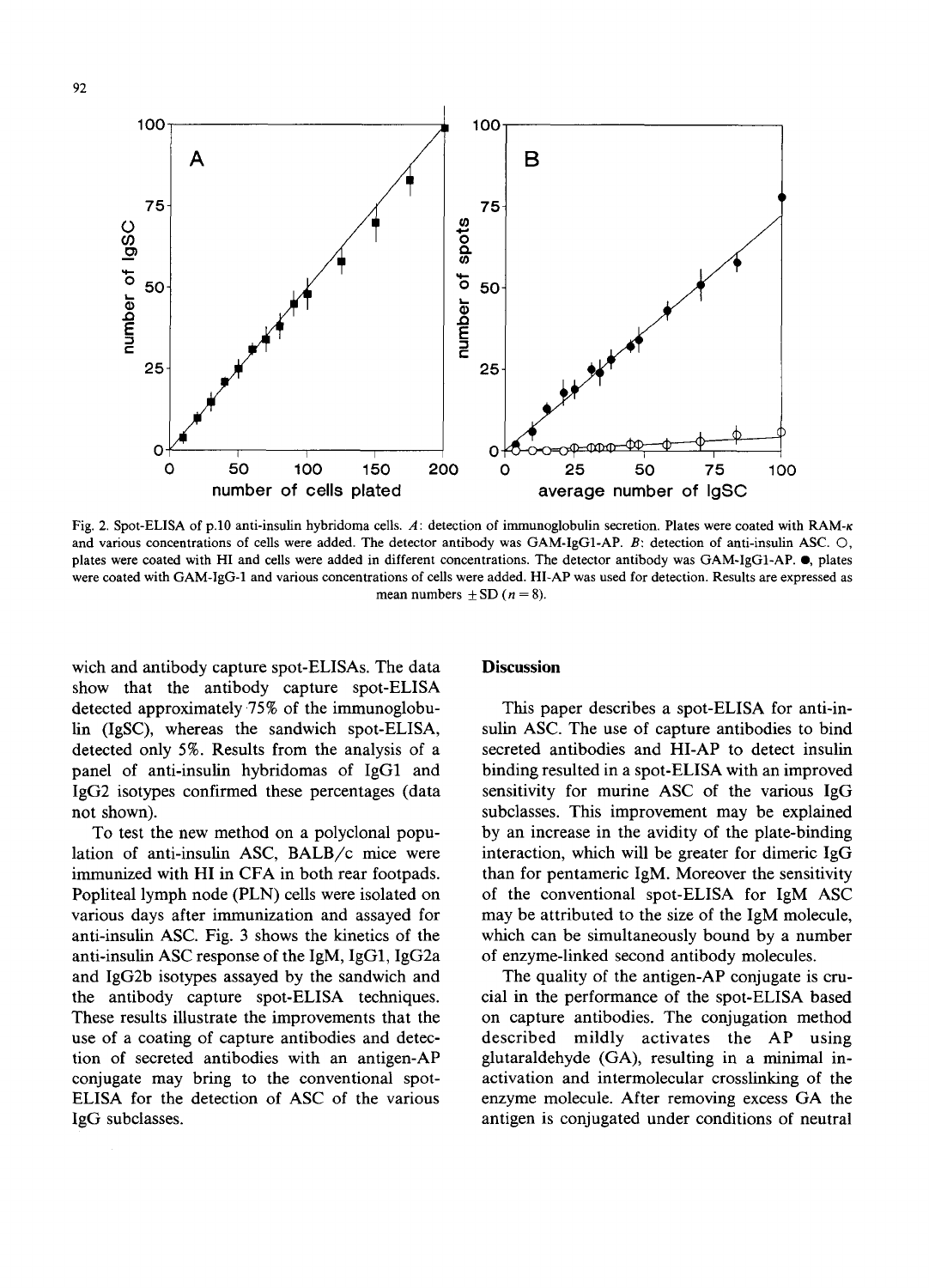

Fig. 3. Kinetics of the primary anti-insulin ASC response in the popliteal lymph nodes of mice immunized with HI. Detection of ASC with two types of spot-ELISA. A: IgM ASC. B: IgG1 ASC. C: IgG2a ASC. D: IgG2b ASC.  $\circ$ , plates were coated with HI and cells were added in different concentrations. The detector antibody was GAM-AP against the various isotypes, e, plates were coated with GAM against the various isotypes and different concentrations of cells were added. HI-AP was used for detection. Results are expressed as geometric mean  $\pm$  SEM ( $n = 3$ ). During the first 5 days of the response no anti-insulin ASC could be detected. Results lower than 1 ASC/10<sup>6</sup> PLN cells are not shown.

pH and low salt concentration without the pres- lows this spot-ELISA to be employed for the ence of organic solvents. These conditions make enumeration of ASC of different antibody isothis method applicable for a large variety of pro- types and potentially to different species. In order tein antigens, to achieve optimal binding of secreted antibodies, The use of capture antibodies for coating al-<br>the capture antibody should be as pure as possi